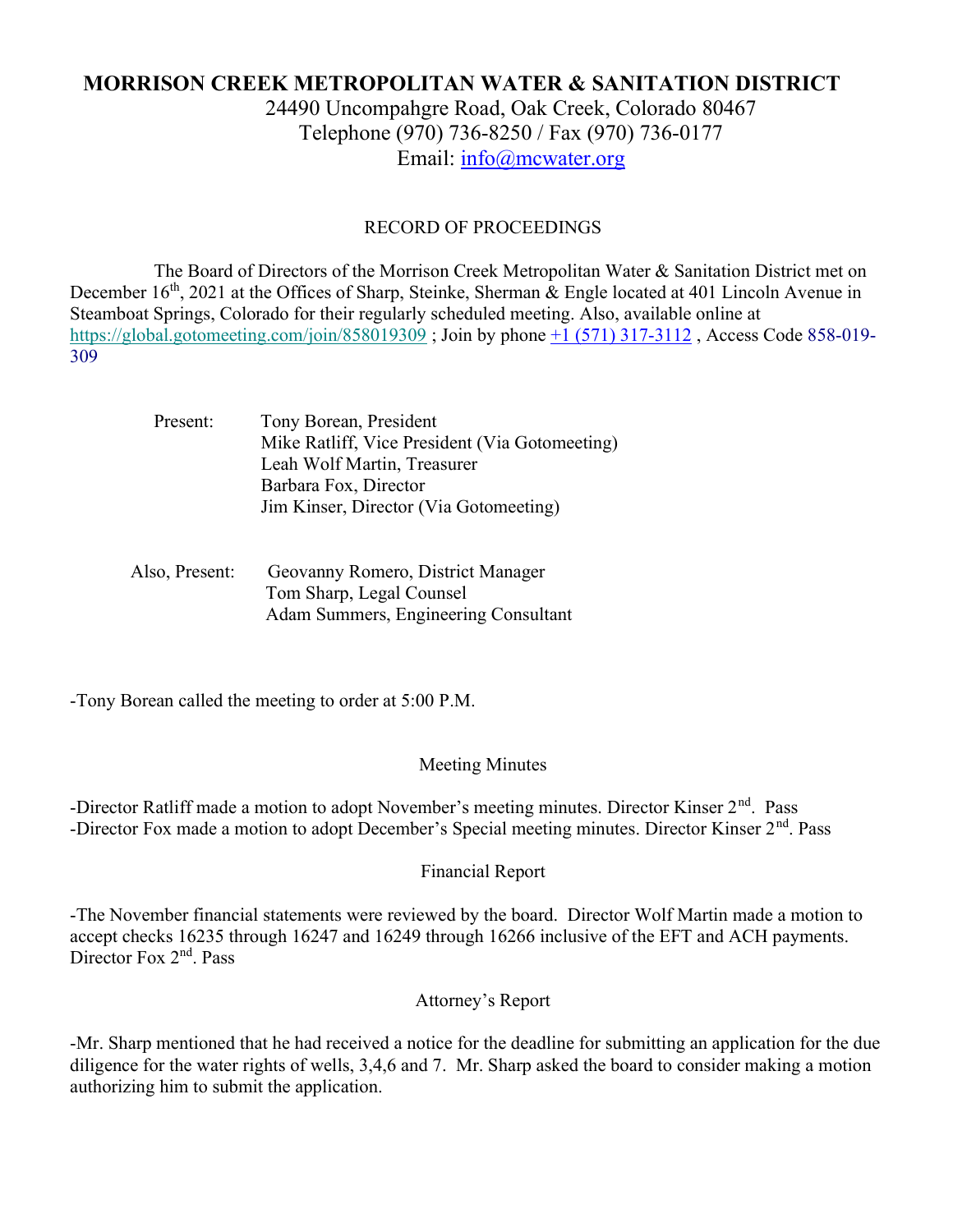Director Ratliff made a motion to authorize the district's attorney to submit an application for the due diligence for the water rights concerning wells 3,4,6 and 7. Director Kinser  $2<sup>nd</sup>$ . Pass

-Mr. Sharp reported to have been working along the district's manager on several conditions to fulfill the loan/grant application for USDA. Also, he mentioned giving the district's manager guidance regarding the development of the "Market Place" currently owned by Christopher Wittemyer.

-The district attorney mentioned that the agreement between the district and the pumper contractor had been drafted and ready for signature of the district's manager and the owner of the pumping company.

Director Wolf Martin made a motion to authorize the district's manager to sign the revokable license agreement on behalf of the district. Director Ratliff 2<sup>nd</sup>. Pass

#### Old Business

- Mr. Summers informed the board that the preconstruction engineering phase for the new wastewater treatment plant project is complete. The engineering and design have been turned in to the USDA and CDPHE for review and comments. If approved by both agencies, the district could move forward with the procurement of the project. While the district is still on a good timeline, due to supply chain issues in 2021, Mr. Summers asked the board to consider making a down payment on the metal structure that will house the new wastewater treatment plant. The vendor that he recommends using, has committed to honoring his initial quote if the district pays such a down payment. This will place the districts building in production and will most likely arrive on time when needed.

Director Wolf Martin made a motion to allow the president of the board to sign a contract for pre-pay of the metal building upon review and approval by the district's attorney. Director Kinser 2<sup>nd</sup>. Pass

### New Business

-The district manager addressed the increase in price of "tap fees" as part of the rate study. He mentioned that the consultant hired had recommended an increase to \$10,000 for water tap and \$10,000 for sewer tap since it is the sewer system that is driving the increase in fees. Director Borean stated that he would like to have an approach similar to the one used by the City of Steamboat Springs in which homes with more fixed drainage units (FDU) contribute more to the system. The district manager said that he would look into that model over the following month and will report back to the board.

Director Borean also mentioned that looking into the future of the district, the members of the board should start thinking about what should be done with people who are currently served by the "vault" system in the event their properties could be served by a main service line. He stated that the board should consider not charging a tap fee to those new lots since they have already paid for a "lot owner agreement" which serves a similar purpose. The district manager agreed with Director Borean and stated that a sewer tap should not be charged but a water tap should still be applicable.

- The district manager asked the board to allow a 3% increase in the salaries of all employees in 2022 to maintain salaries at the same level of inflation of local economy. Additionally, employees who are in a responding status 24 hours/day, will be able to utilize a district vehicle which will save them on fuel costs while providing the district with a quicker response to emergencies.

Director Ratliff made a motion to raise salaries of all employees 3% for the year 2022 effective January 1<sup>st</sup>. Director Wolf martin 2<sup>nd</sup>. Pass.

-Mr. Sharp asked the board to consider adopting the USDA's RUS Bulleting 1720-27 (Loan Resolution) to follow the USDA's compliance schedule and to continue to be eligible for funding. Director Wolf Martin made a motion to adopt USDA RUS Bulleting 1720-27. Director Fox 2<sup>nd</sup>. Pass